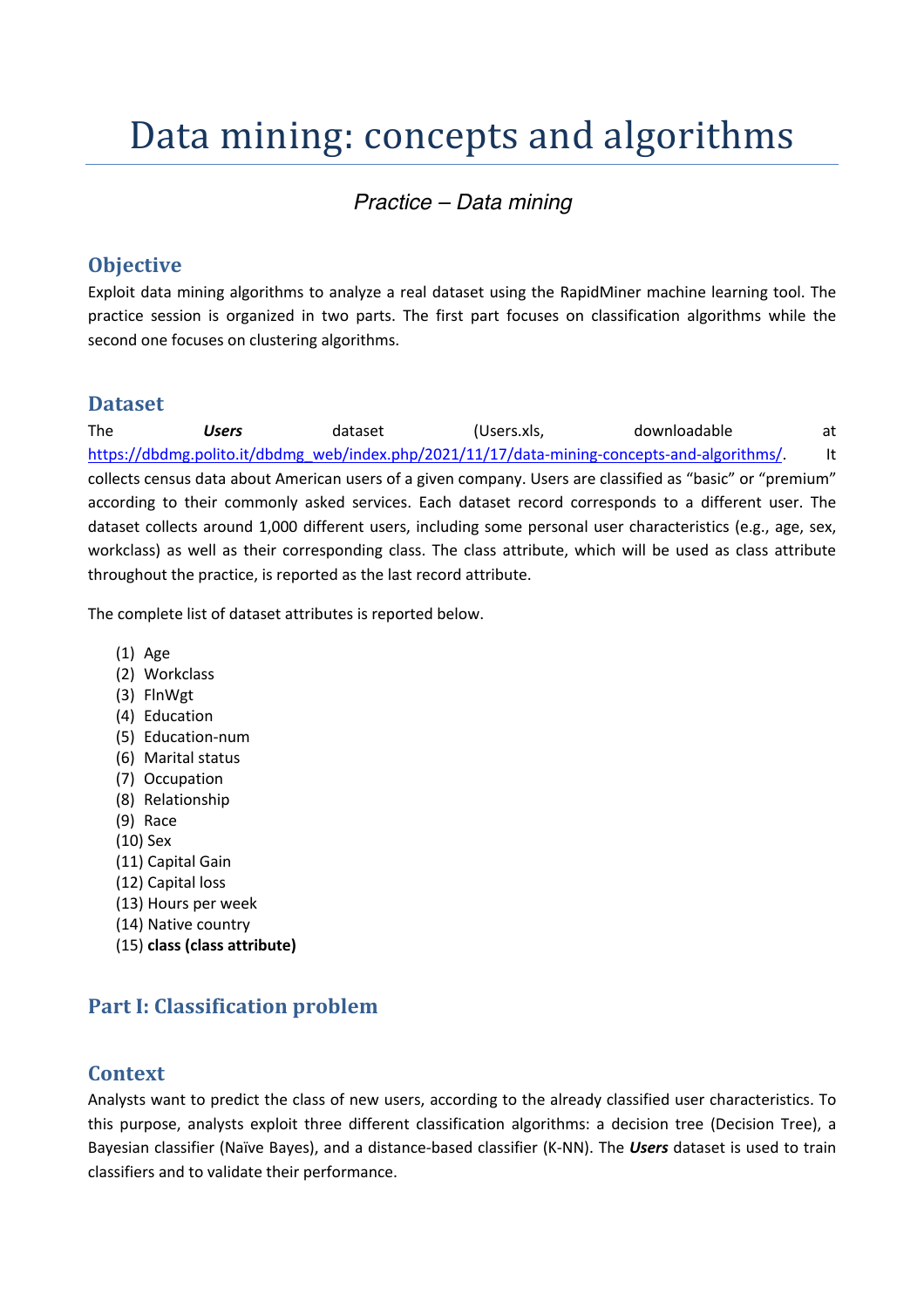# **Goal**

The aim of this part of the practice is to generate and analyze different classification models and validate their performance on the *Users* dataset using the Rapid Miner tool. Different Rapid Miner processes have to be developed. To evaluate classification performance, different configuration settings have to be tested and compared with each other. A 10-fold Stratified Cross-Validation process must be used to validate classifier performance. Results achieved by each algorithm should be analyzed in order to analyze the impact of the main input parameters.

## **Questions**

Answer to the following questions:

- 1. Learn a Decision Tree using the whole dataset as training data and the default configuration setting for algorithm Decision Tree. (a) Which attribute is deemed to be the most discriminative one for class prediction? (b) What is the height of the generated Decision Tree? (c) Find an example of pure partition in the Decision Tree generated.
- 2. Analyze the impact of the minimal gain (using the gain ratio splitting criterion) parameter on the characteristics on the Decision Tree model learnt from the whole dataset (keep the default configuration for all the other parameters).
- 3. Use a 10-fold Stratified Cross-Validation approach to validate the accuracy of the generated classification model. What is the impact of the minimal gain parameter on the average accuracy achieved by the generated Decision Tree? Compare the confusion matrices achieved using different parameter settings (keep the default configuration for all the other parameters).
- 4. Considering the K-Nearest Neighbor (K-NN) classifier and performing a 10-fold Stratified Cross-Validation, what is the impact of parameter **K** (number of considered neighbors) on the classifier performance? Compare the confusion matrices achieved using different **K** parameter values. Perform a 10-fold Stratified Cross-Validation with the Naïve Bayes classifier. Does K-NN perform on average better or worse than the Naïve Bayes classifier on the analyzed data?

# **Part II: Clustering problem**

## **Context**

Analysts want to identify group of similar users. More specifically, they want to segment the users in a set of groups (clusters). For each cluster an ad-hoc advertising campaign will be designed. To this purpose, analysts exploit two different clustering algorithms: a k-Means clustering algorithm (**K-Means**) and a density-based algorithm (**DBScan**). The *Users* dataset contains the users to analyze. Pay attention that only the numerical attributes are used during this second part of the practice.

## **Goal**

The aim of this second part of the practice is to generate and analyze different clustering models and validate their performance on the *Users* dataset using the Rapid Miner tool. To evaluate clustering performance, different configuration settings have to be tested and compared with each other. The average within cluster distance will be used to validate clustering performance. Results achieved by each algorithm should be analyzed in order to analyze the impact of the main input parameters.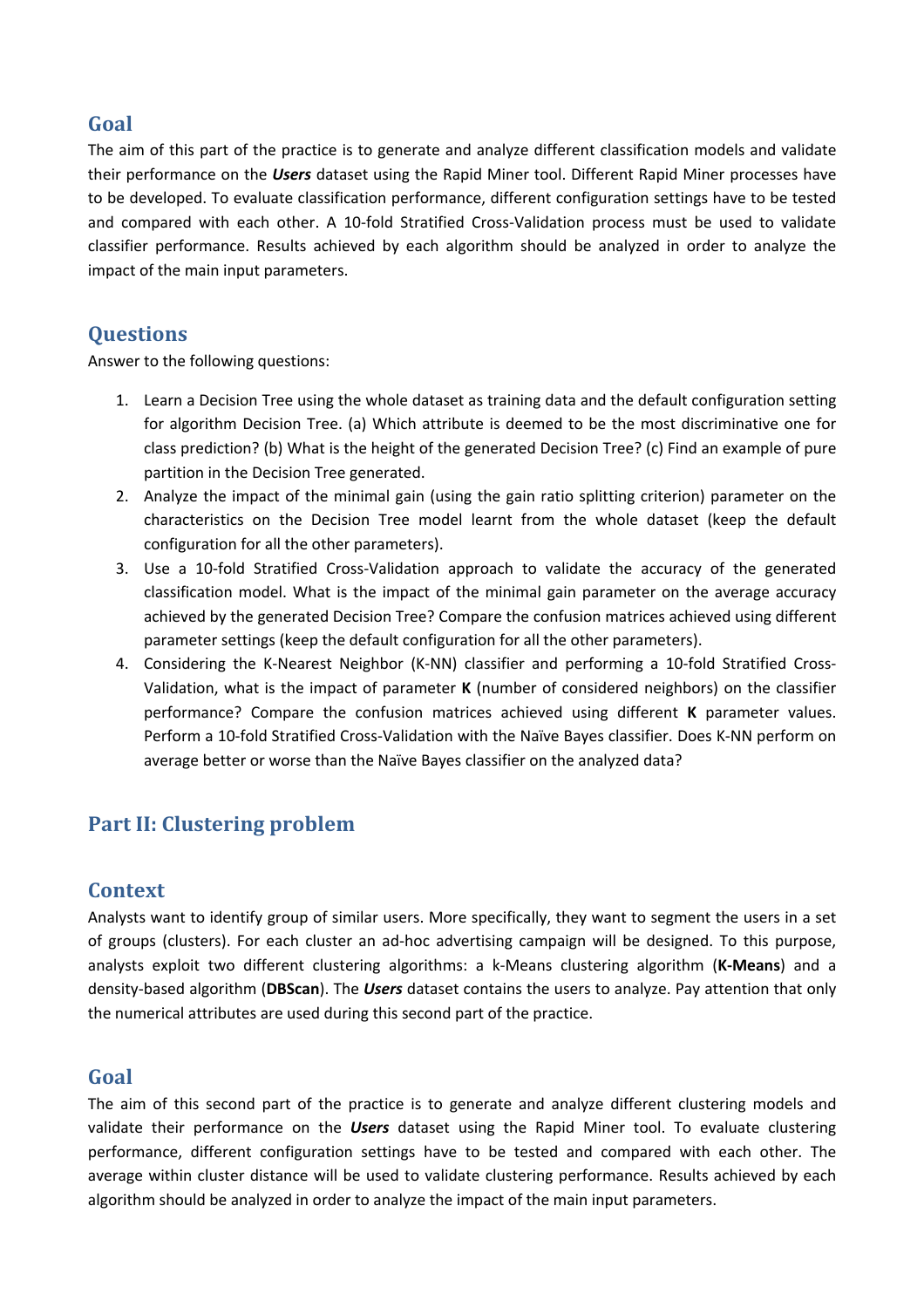# **Questions**

Answer to the following questions:

- 1. Apply the **k-Means** algorithm to cluster the users. Analyze the characteristics of the generated clusters (e.g., the size of the extracted clusters).
- 2. Analyze the impact of parameter **k** (number of generated cluster) on the generated clusters. More specifically, perform an empirical analysis by using the average within cluster distance measure (a Cluster Cohesion measure) to evaluate the impact of the value of k on the quality of the generated clusters. What is the impact of **k** on the generated clusters?
- 3. Consider the **DBScan algorithm** (a density based algorithm) and compare its performance with that of the **k-Means** algorithm. What is the impact of parameter **epsilon** on the performance of DBScan (in terms of average within cluster distance)? Does **DBScan** perform better than **k-Means**?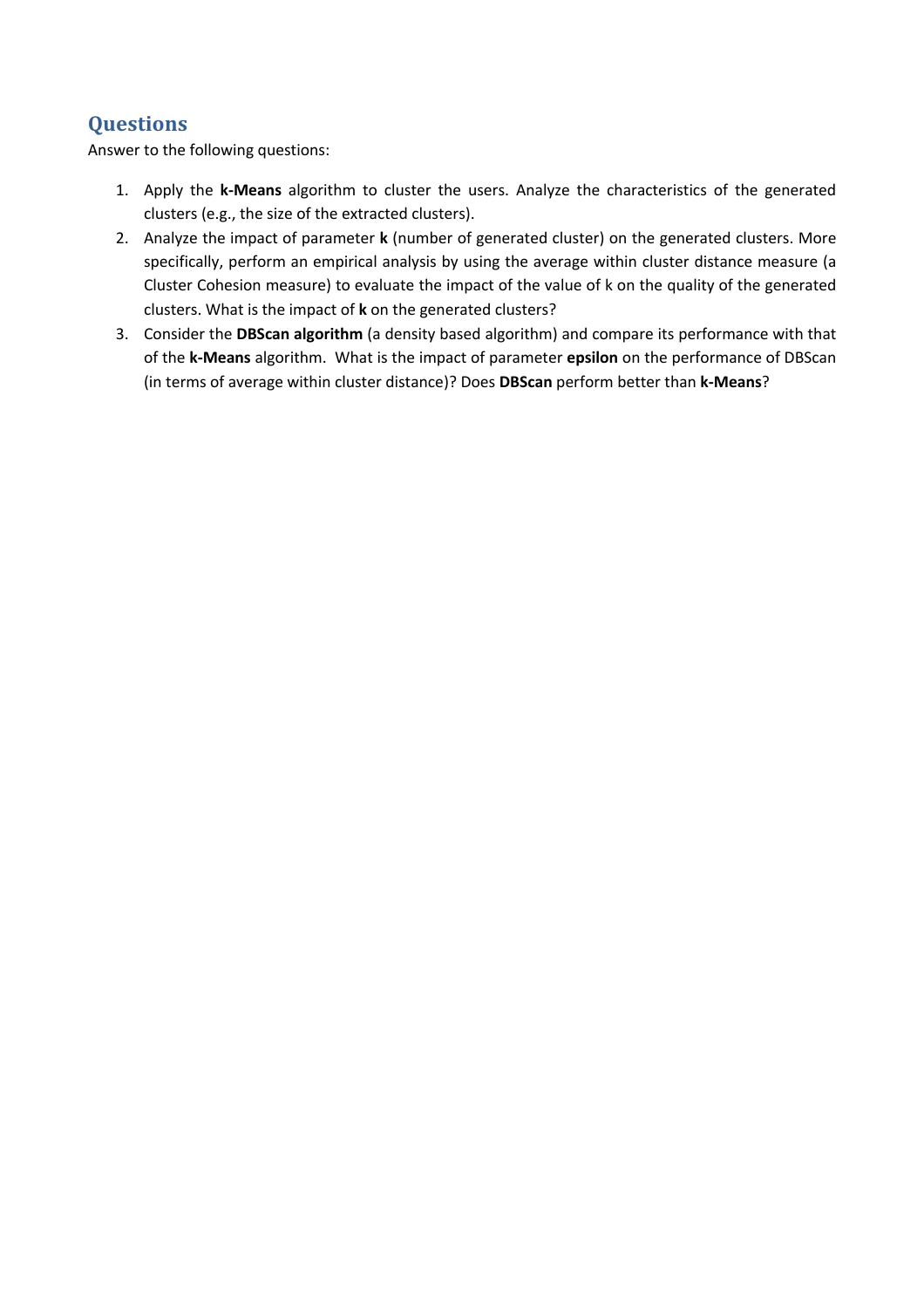### **Program setup**

Run the Rapid Miner application under Windows XP

#### **Process building and analysis**

- Create a new Rapid Miner process.
- Build the data mining flow by dragging the operators available on the left-hand side menu and dropping them into the main process window.



*Figure 1. Operators*

To handle process execution, use the Start/Stop/Pause buttons. To view the results, change the perspective from *Design* to *Results*.



*Figure 2. Execution/perspective change buttons*

Look into the content of the *Users* dataset, which is available in the Excel format (.xls).

#### **Classification task**

- Import the source data into the Data Mining process by using the operator "Read Excel". To import data use the *Data Import Wizard* as follows:
	- o Select the source file (Step 1).
	- o Select all the spreadsheet content (Step 2).
	- o Annotate the first row as the attribute name (label "name"), while keeping all the remaining rows unlabeled ("-") at Step 3.
	- o Bind the data import block with the data source. Identify the role of attribute "class" as "label" attribute (Step 4).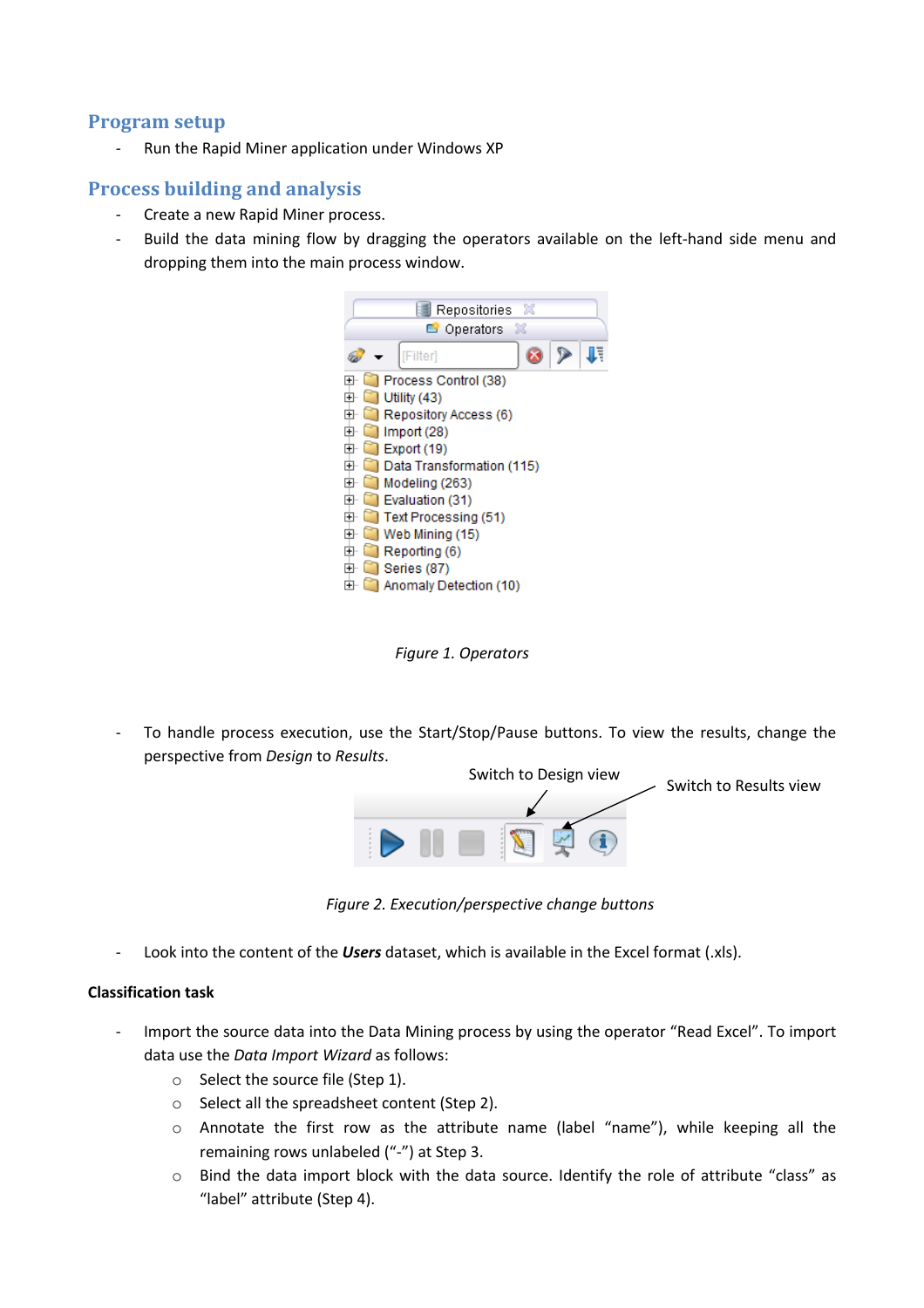- Include the "Decision Tree" classifier at the end of the data mining flow. The currently generated process looks like the following one:



*Figure 3. Decision tree classification process*

- Execute the process and analyze the Decision Tree generated through the Results perspective.
- Change the configuration setting for algorithm Decision Tree clicking on the corresponding operator and using the right-hand side menu in the Design perspective. Specifically, vary the minimal gain threshold value to analyze its impact on the characteristics of the classification model.
- Modify the process flow in order to perform a 10-fold Stratified Cross-Validation. To this aim, include the "Validation" operator in place of Decision Tree into the main process first.



*Figure 4. 10-Fold Cross-Validation process.*

Next, double-click operator "Validation" and create a nested process as the one reported below: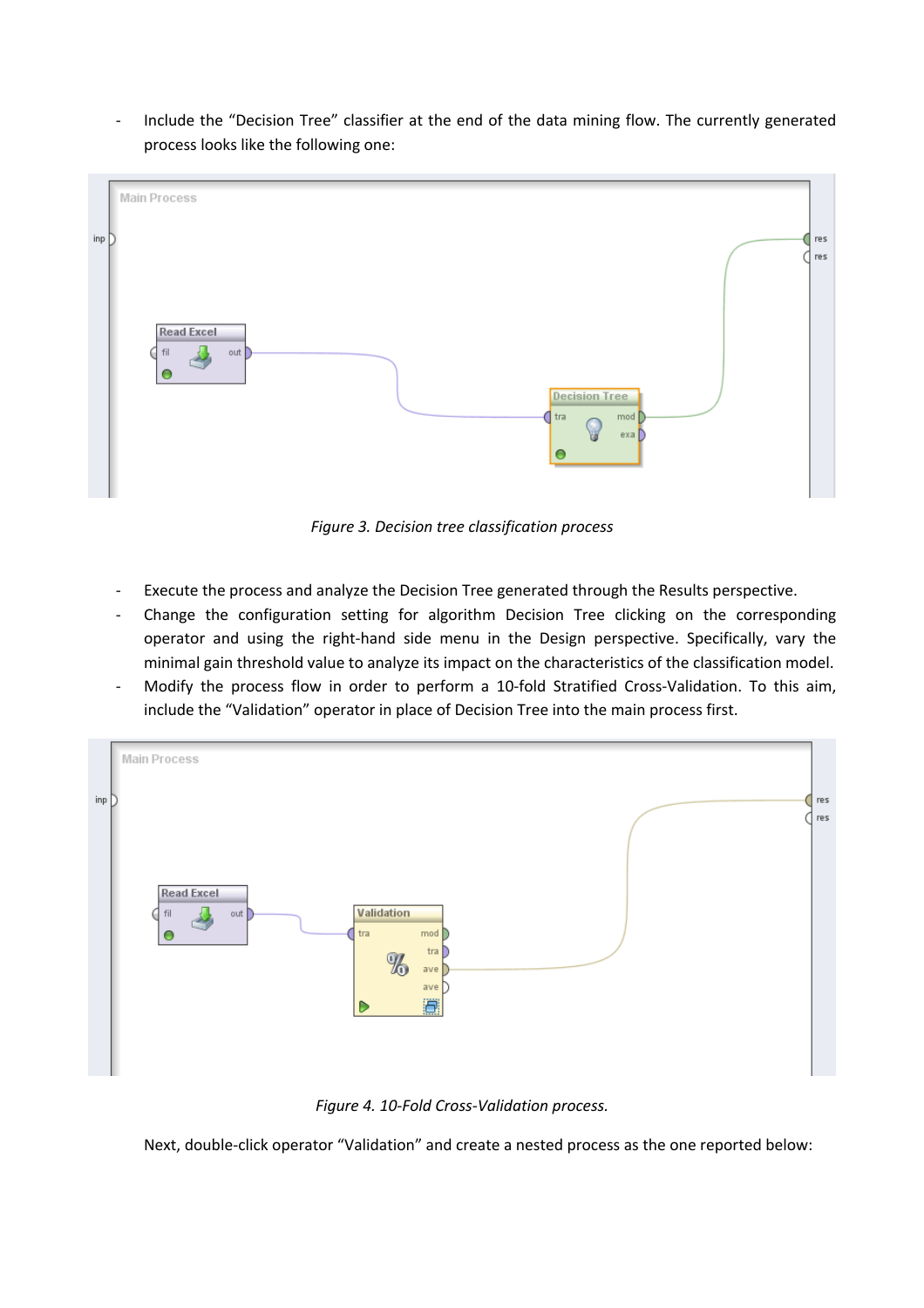

*Figure 5. Validation subprocess*

- Moving to the Results perspective, analyze the confusion matrix generated by the validation process.
- Substitute the classifier operator with the Naïve Bayes classifier first and with the K-NN classifier next and analyze the achieved results.
- Compare the performance of K-NN and Naïve Bayes performance in terms of average accuracy by analyzing the corresponding confusion matrices. For the K-NN classifier, vary parameter K values using the right-hand side menu in the Design perspective.

#### **Clustering task**

- Import the source data into the Data Mining process by using the operator "Read Excel". To import data use the *Data Import Wizard* as follows:
	- o Select the source file (Step 1).
	- o Select all the spreadsheet content (Step 2).
	- o Annotate the first row as the attribute name (label "name"), while keeping all the remaining rows unlabeled ("-") at Step 3.
- Select exclusively the set of numerical attributes (i.e., exclude non-numerical attributes) by means of the "Select Attributes " operator. Set the "attribute filter type" parameter of the operator to "subset" and then click on the "Select attributes" button and select the subset of numerical attributes (age, FlnWgt, Education-Num, Capital gain, Capital loss, and Hours-per-week).
- Normalize data values by means of the operator "Normalize". Set "attribute filter type" to all and "method" to Z-transformation.
- Include the "k-Means" clustering operator at the end of the data mining flow. The currently generated process looks like the following one: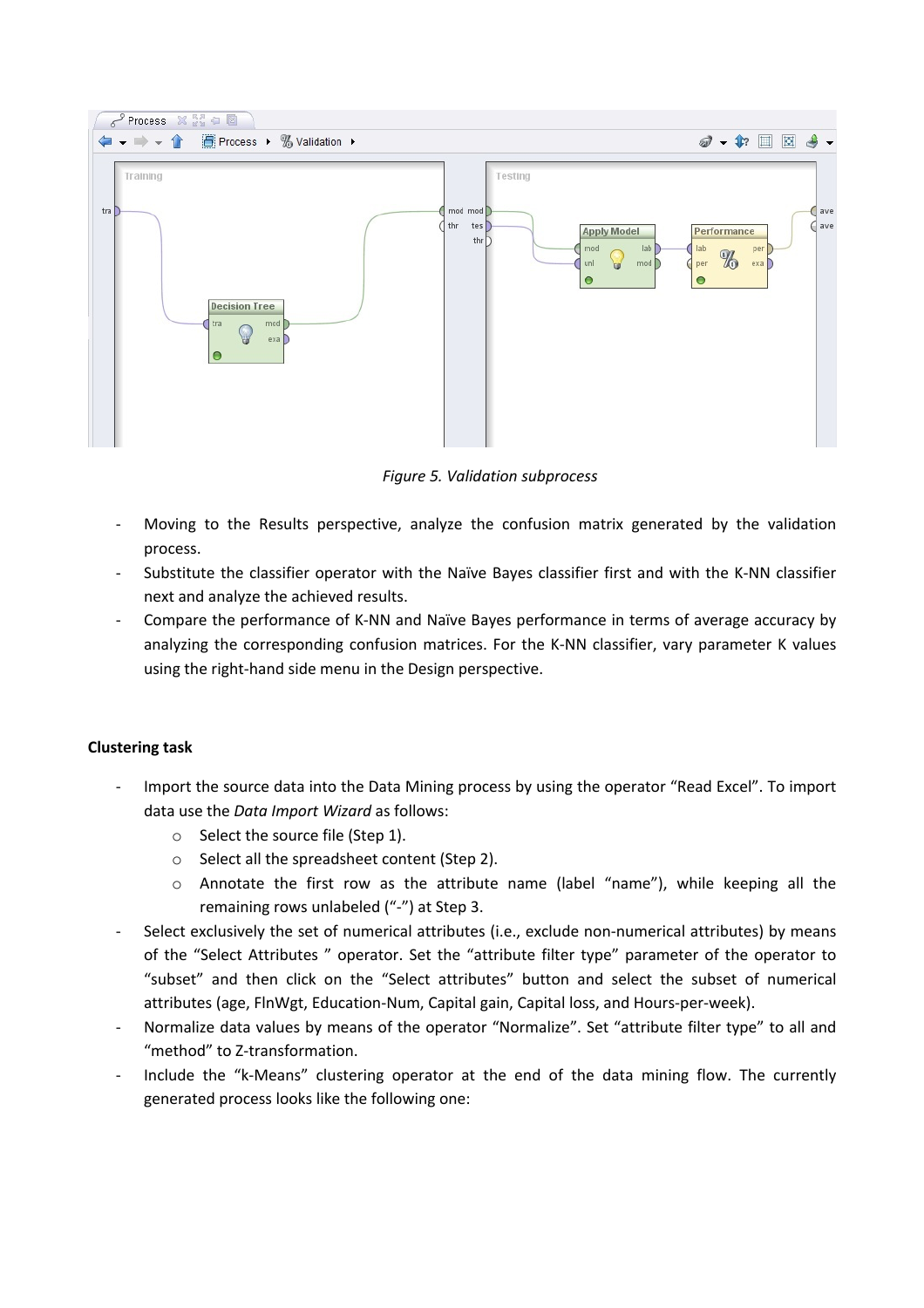

*Figure 6. k-means (clustering) process*

- Execute the process and analyze the generated clusters (number of clusters, number of data per cluster).
- To validate the quality of the generated clusters in terms of cluster cohesion two other operators must be included in the process. Specifically, include the "Data to similarity" similarity operator and then the "Cluster density performance" operator. The "Data to similarity" has one input (the example dataset) and two outputs (the distance between each pair of objects of the example dataset and the dataset itself). It computes the distance between the objects of the input datasets. Select "numerical measure" as measure type and "EuclideanDistance" as measure. The "Cluster density performance" computes the average within cluster distance and hence the cluster cohesion of a set of clusters. It is computed by averaging all distances between each pair of examples of a cluster. The "Cluster density performance" has three mandatory inputs: (i) the cluster model (i.e., the output of the clustering algorithm), (ii) the set of considered objects (the dataset of users in our case), and (iii) the distance between the considered objects (i.e., the first output of the "Data to similarity" operator). The currently generated process looks like the following one:



*Figure 7. k-means (clustering) process + performance evaluation*